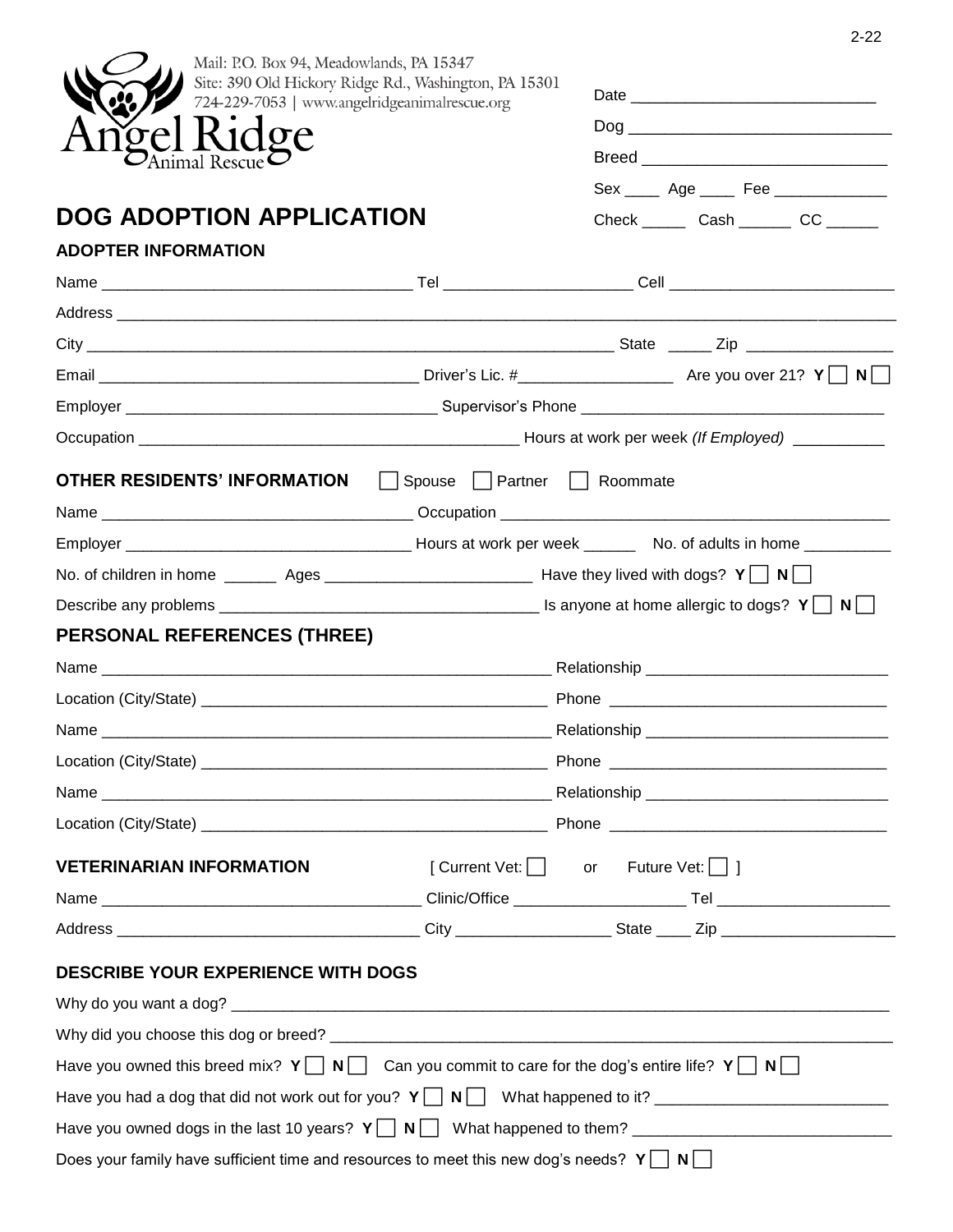#### **OTHER PETS**

| Where did you get them? Breeder Pet Store Inherited Stray Other: ___________________________________          |  |  |  |  |
|---------------------------------------------------------------------------------------------------------------|--|--|--|--|
|                                                                                                               |  |  |  |  |
|                                                                                                               |  |  |  |  |
|                                                                                                               |  |  |  |  |
| <b>YOUR HOME</b>                                                                                              |  |  |  |  |
| Type of home:     Apartment     Townhouse     Duplex     Single Family     Mobile Own or Rent? __________     |  |  |  |  |
|                                                                                                               |  |  |  |  |
| Front Yard is Completely Fenced $Y \cap N$ Height _____ Back Yard is Completely Fenced $Y \cap N$ Height ____ |  |  |  |  |
|                                                                                                               |  |  |  |  |
|                                                                                                               |  |  |  |  |
| THE DOG'S LIFE                                                                                                |  |  |  |  |
|                                                                                                               |  |  |  |  |
|                                                                                                               |  |  |  |  |
| Where will your dog spend the days? Secure Room Crated Finished Basement JUnfinished Basement                 |  |  |  |  |
| Sarage   Porch   Yard   Tied Outside   Dog House   Kennel Run   Free Roaming in House                         |  |  |  |  |
| Share<br>more<br>details<br>with us:                                                                          |  |  |  |  |
| Where will your dog spend the nights?   Secure Room   Crated   Finished Basement   Unfinished Basement        |  |  |  |  |
| Garage Porch Yard Tied Outside Dog House Rennel Run Pree Roaming in House                                     |  |  |  |  |
|                                                                                                               |  |  |  |  |
| What activities do you plan for your dog? (check all that apply)                                              |  |  |  |  |
| □ Daily Walks □ Jogging □ Swimming □ Dog Park □ Dog Day Care □ Other: _____________________________           |  |  |  |  |
|                                                                                                               |  |  |  |  |
|                                                                                                               |  |  |  |  |
| Any other<br>general information<br>you would like<br>us to know:                                             |  |  |  |  |

### **HOME VISIT**

□ I agree to allow an Angel Ridge representative to visit my home by appointment, if necessary.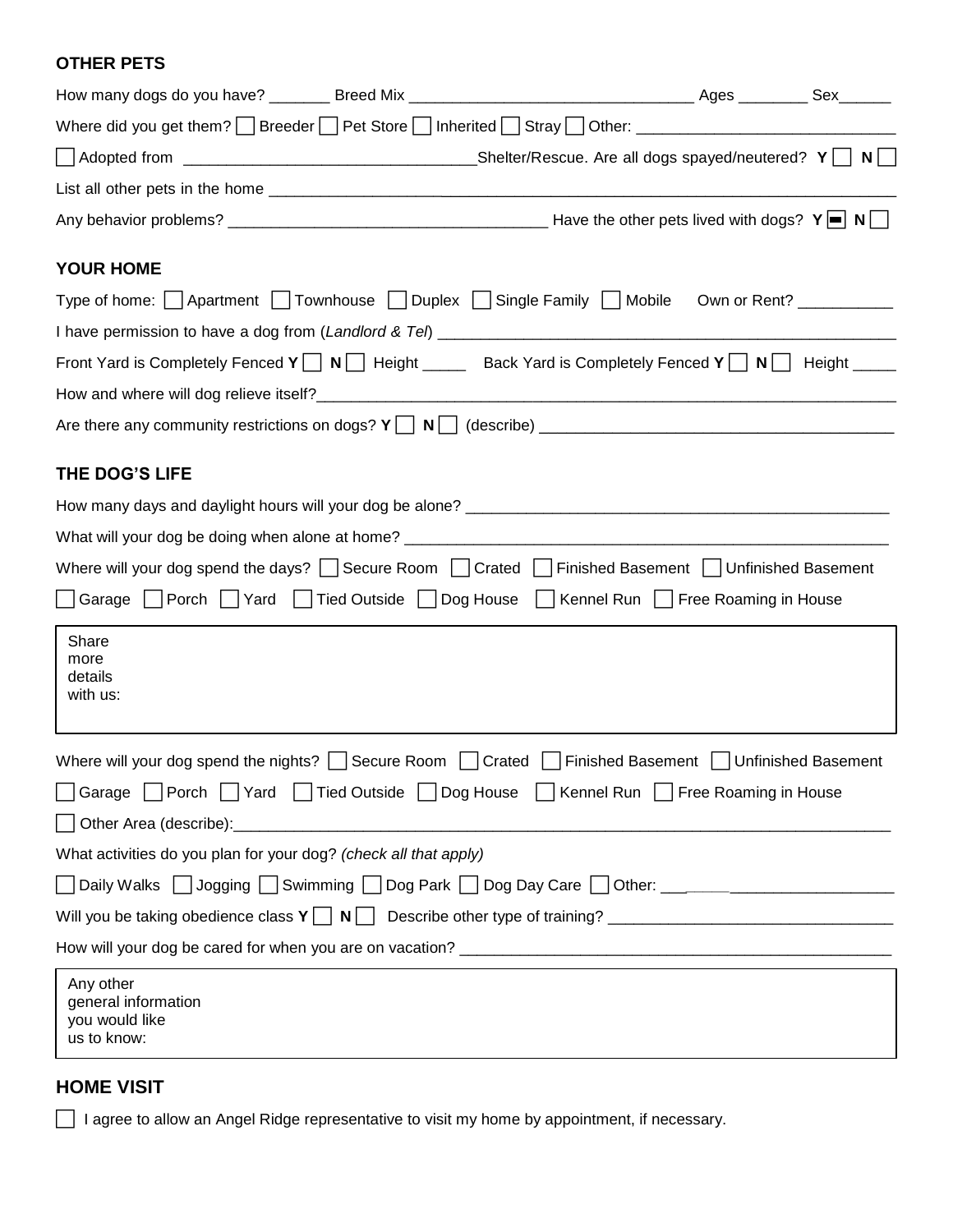# **Angel Ridge Animal Rescue Adoption Agreement 2-22**

**1. The Dog**: We are placing the described dog or puppy: \_\_\_\_\_\_\_\_\_\_\_\_\_\_\_\_\_\_\_\_\_\_\_\_\_\_ with you as a pet in your household.

**2. \_\_\_\_\_\_ Sterilization:** The dog's sterilization is a requirement of our adoption process. If the dog has not been sterilized prior to adoption, you agree to comply with the appointment that is scheduled for the dog/puppy **with our veterinarian per page 4.** 

**3. Adoption Fee** \$\_\_\_\_\_\_\_\_ for adult dogs and \$\_\_\_\_\_\_\_\_\_for puppies (unless otherwise indicated). The adoption fee is **only** refundable during the first 2 weeks. In some circumstances we may agree to allow you to select another dog/puppy.

**4. Microchip:** Your dog has a microchip. Upon finalized adoption, ARAR will transfer the microchip to your name/address.

**5. No Representation: Most of the dogs at Angel Ridge Animal Rescue (ARAR) have come to us as strays or rescues from dangerous or undesirable situations. You agree that we make no representations or guarantees about the physical condition, personality, or temperament of the dog.**

**6. \_\_\_\_\_\_ Care of the Dog:** You are adopting this dog to be an "inside" dog that is housed within your home. You agree to provide the dog with access to the living quarters of your house, fresh water 24 hours a day, adequate dog food, and outdoor exercise. You will walk the dog on a leash or place the dog in a protected area or other enclosed outdoor area and never allow the dog to run free in an unsupervised manner. You will treat the dog as a household companion and family member. You will not confine the dog for extended periods of time. You agree to never use the dog for fighting, as a guard dog where aggressive behavior is encouraged, or as an animal whose primary job is hunting.

**7. \_\_\_\_\_\_ Veterinary Care:** You agree to have the dog seen by your veterinarian at least on a yearly basis. In case of illness or injury you agree to seek prompt veterinary care. You agree to keep all required vaccinations current and **will administer monthly heartworm and flea/tick preventative for the life of the dog.** You consent to us inquiring with your veterinarian about your previous experiences with dogs or the status of this dog.

**8. \_\_\_\_\_\_ Transfer; Euthanasia:** You agree not to abandon, give away, sell, or dispose of the dog in any way, and to notify ARAR immediately at any time you determine you no longer want to, or no longer can, keep the dog. You agree that you may never surrender the dog to an animal shelter. You agree that you may not euthanize the dog except in the case of the dog's terminal illness or injury, or old age accompanied by pain and suffering and in that case, the euthanasia must be performed by a licensed veterinarian in a private clinic or hospital.

**9. Lost Dog:** You agree to make a serious effort to find the dog if it becomes lost, by immediately (a) filing lost reports with the local police, animal control authorities, animal shelters, SPCAs, and local veterinarians, (b) posting lost dog signs, and (c) contacting us for additional advice.

**10. Breach of Agreement; Liquidation Damages**: In the event that you do not comply with the terms of this agreement, or the dog is abused or neglected, one of our remedies will be to recover the dog from you upon demand. Promptly after the demand, we will come to your residence and you will surrender the dog immediately. In addition, without waiving any of our rights under this agreement, if you do not surrender the dog to us, you will owe us a payment in an amount as determined by us as just and reasonable liquidated damages to compensate us for our cost and expenses in connection with your breach of this agreement.

**11. No Liability:** We are not liable for any claims, legal actions, losses, injuries, damages, costs, expenses, or liabilities whatsoever in connection with your adoption or ownership of the dog.

**12. Entire Agreement; Modification; Binding Effect:** This agreement is the entire agreement between you and us and supersedes any prior understanding between you and us with respect to the subject matter of this agreement. No modification of

#### **Procedure Requirements to Return/Surrender an ARAR dog:**

- **1. Owner will provide at least 48 hours notice to ARAR of return.**
- **2. Owner will return dog with proof of up-to-date rabies vaccination.**
- **3. Adopter will provide all veterinary records accrued during adoption.**
- **4. Adopter will complete ARAR Dog Surrender Form.**

this agreement will be valid unless in writing duly signed by both you and us. This agreement is binding upon your and our heirs, assigns, successors, personal representatives and executors.

#### **This final agreement is effective as of (date): \_\_\_\_\_\_\_\_\_\_\_\_\_\_\_\_\_\_ between Angel Ridge Animal Rescue and the adopters or undersigned below:**

| <b>ARAR Print Name</b> | Date                                                               | <b>Adopter Print Name</b> | Date |
|------------------------|--------------------------------------------------------------------|---------------------------|------|
| ARAR Sign Name         |                                                                    | Adopter Sign Name         |      |
| See Hidge Animar       | P.O. Box 94   Meadowlands, PA 15347<br>390 Old Hickory Ridge Road  | <b>Adopter Print Name</b> | Date |
|                        | Washington, PA 15301<br>724-229-7053   angelridgeanimalsrescue.org | Adopter Sign Name         |      |
| Complete Address:      |                                                                    | Phone:                    |      |